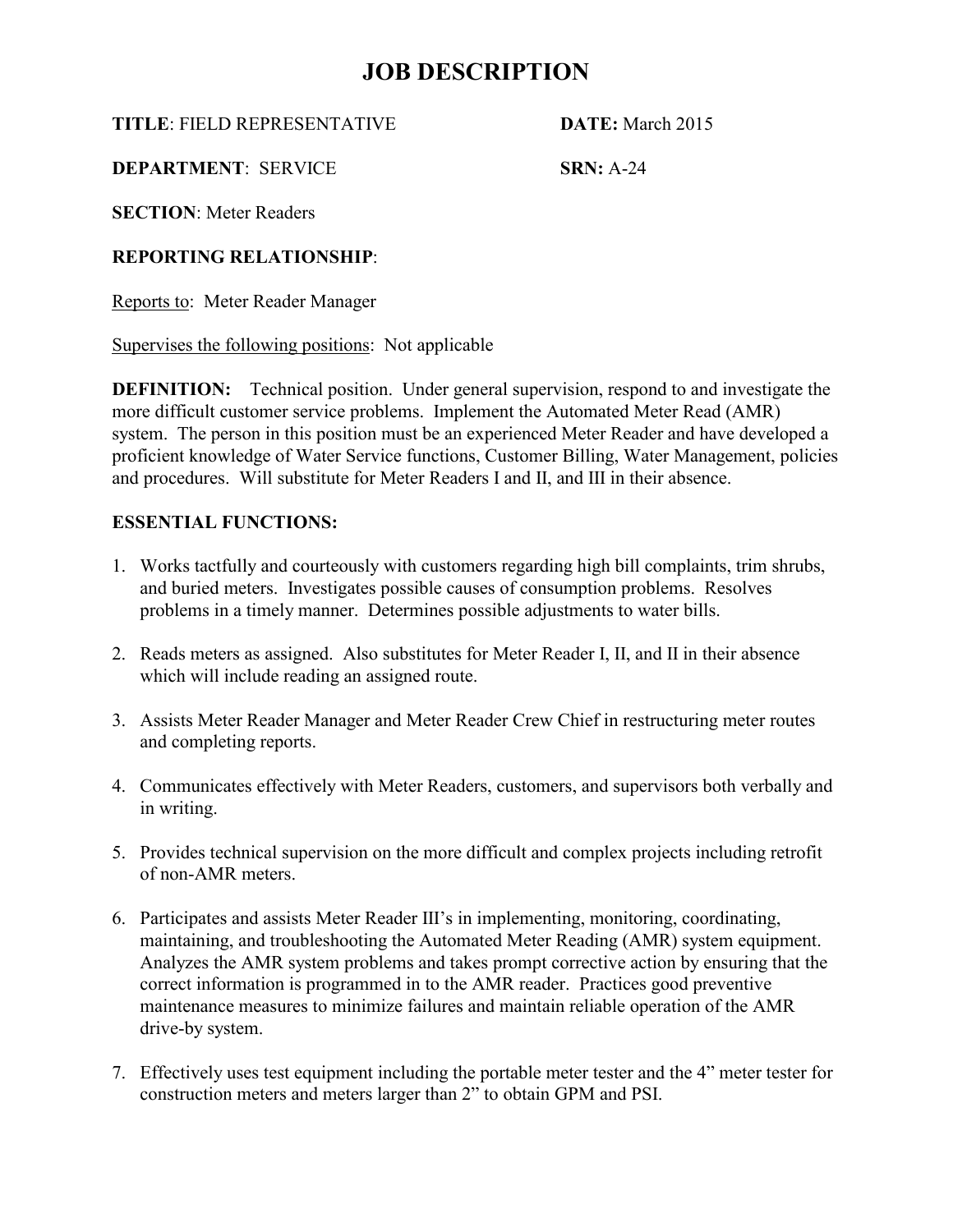# **JOB DESCRIPTION**

#### Field Representative Page 2

- 8. Effectively troubleshoots all meters and appurtenances to ensure that they are in proper working order. This includes Positive Displacement (PD), Automated Meter Reading (AMR) Replenishment Assessment Charge wells (RAC) and Construction Meters.
- 9. Operates assigned equipment, personal computers, and a variety of software and hardware related to the AMR system, data logging, and GIS mapping. Uses a laptop to retrieve data from AMR meters and use that data to answer customer questions regarding water consumption.
- 10. Establishes and maintains cooperative working relationships with all levels of employees and customers.
- 11. Loads AMR meters into system and unloads data from utilicorders.
- 12. Responds to outside customer, contractor, and internal customer calls about Replenishment Assessment Charge (RAC) well meters.
- 13. Reviews and assists with incident reports on tampering's.
- 14. Completes or assists with Weekly Report, Production and Accuracy report.
- 15. Assist with scheduling and assigning daily work load to Meter Readers 1, 2, and 3.
- 16. Assist in creating and updating department procedures.
- 17. Assists Crew Chief and may carry out their job duties in their absence.

## **MINIMUM QUALIFICATIONS:**

License or Certificates: Valid California Operators license issued by the State Department of Motor Vehicles. Department of Motor Vehicles driving record may influence employment or classification.

Water Distribution Operators Certificate, Grade II issued by the State Department of Health, Customer Service Certificate and a Water Efficient Practitioner Grade II are highly desired.

Education: High School diploma or equivalent

Experience: Any combination of training and experience which would likely provide the required knowledge and abilities or four years experience as a Meter Reader III is preferred.

Knowledge of: Basic principles of Automated Meter Reading - Various types of water meters for varying applications